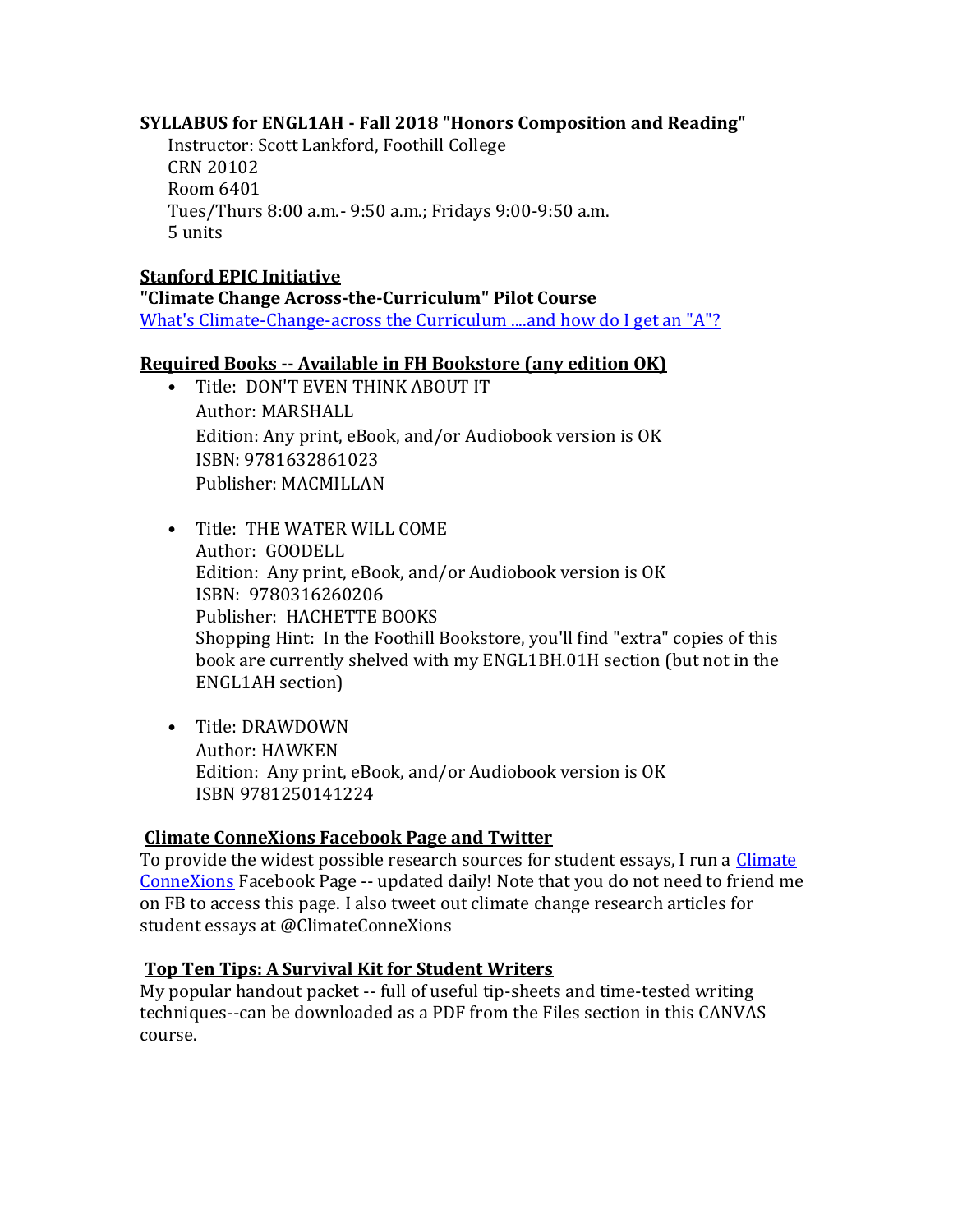## **Power Punctuation Tip-Sheets**

Level Up! The Files section of this CANVAS course also contains a series of tip sheets to help you master what I call Power Punctuation -- including dashes, colons, semicolons, and parentheses.

#### **Course Grading Scale**

- $940 1000 + \text{points} = A$
- 900-939 points =  $A-$
- 870-899 points =  $B+$
- $\cdot$  840-899 points = B
- 800-839 points =  $B -$
- $770 779$  points =  $C +$
- $700 769$  points = C
- $600 699$  points = D
- less than  $600$  points = F

## **Graded Assignments Scale (100 points = 10% of Final Grade)**

- **20 Daily Participation Grades = 12% of your final grade (2** points each Tu/Th for completing reading homework, 2 for arriving on time, 2 for class participation).
- **10 Weekly Friday Tests** = **18% of your Total Final Grade** (each test is worth only 2% of your grade)
- **3 Monthly Five-Page Minimum Formal Essays** = **60% of your Final Grade**
- **1 Public Writing Project** = **10% of your Final Grade**

## **Extra Credit Rewrites**

- Earn up to +20 points each for rewriting up to three essays plus the Public Writing Project
- That's up to 8% extra credit toward your final grade.
- Detailed requirements and guidelines apply
- To earn the "right to rewrite" all essays and PWPs must be turned in prior to the end of Week 11.
- All graded essays and PWPs automatically include detailed specific suggestions for rewriting
- Hint: it is pointless procrastination to obsess about rewrite guidelines prior to turning in an essay. Wait until your essay is graded!
- For detailed guidelines, sample rewrites, and instructions go to the Rewrites section under the Files tab in CANVAS

## **Extra Credit Participation**

- Week 11 through Week 12 all Tue/Thurs classes count as "extra credit" for participation points (so they show up as worth "zero" on CANVAS)
- This allows you to make-up/replace up to three days of classes missed due to illness or schedule conflicts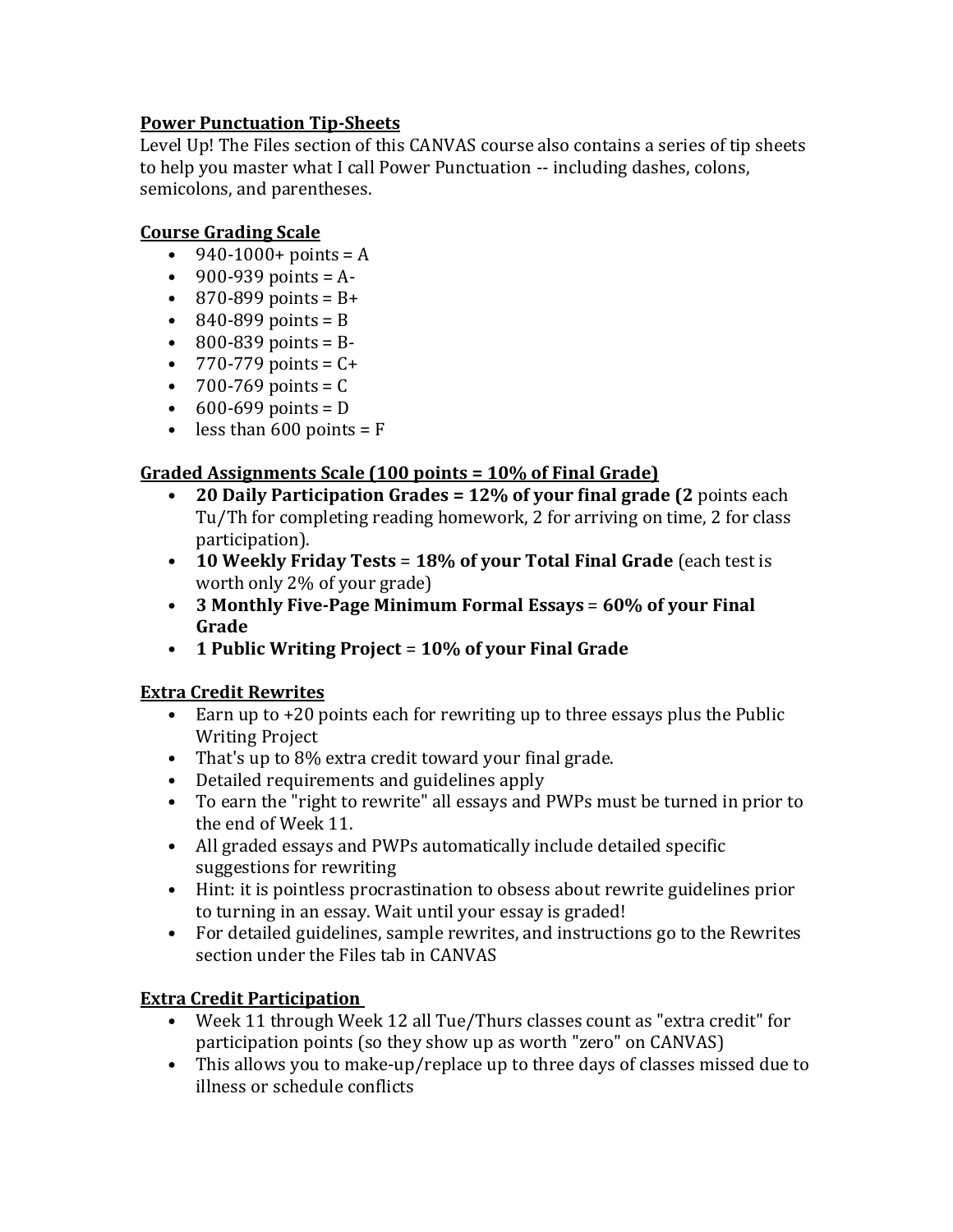- You can also make-up/replace points deducted if you didn't finish your assigned reading before class time
- Students who have "perfect attendance" can even bank a few extra credit points for exemplary class participation
- Additional extra credit for participation in course-related campus events may be offered from time to time (at the instructor's discretion)

## **How to Submit Rough Drafts vs. Final Drafts of Essays**

- Send Rough Drafts to my email at [lankforscott@foothill.edu](mailto:lankforscott@foothill.edu) for a non-graded "60 second glance"
- Submit Final Drafts to the appropriate ASSIGNMENT tab in CANVAS for a carefully graded "60 minute full assessment"

#### **4 Ways to View Assignments**

- **Syllabus** (scroll down to the bottom of this page!) -- or
- **Assignments tab** in CANVAS -- or
- **Modules tab** in CANVAS -- or
- **Calendar** feature in CANVAS

#### **Weekly Workload -- For Planning Purposes**

Workload --->

- **Bi-Weekly:** Tues/Thurs Reading Assignments
- **Weekly:** Friday (optional) Essay Tests
- **Monthly:** 5-page (1500 minimum) Essays Project
- **Extra-Credit Rewrites:** of any-of-the-above assignments to earn up to +20 points = a full grade higher!

#### **Drops and W's**

- As an adult learner, you are responsible for your own enrollment status. Should you decide to drop this class for any reason, do so officially through the Foothill MyPortal system. Don't expect me to do it for you.
- Warning: After Week 8, you can no longer drop any FH College course with a grade of W. Instead you must receive a letter grade, even if that grade is a D or F.
- I appreciate receiving a note explaining why you chose to drop (no judgments, no grudges). Just curious.

## **How to Contact the Instructor**

- Use the internal messaging system in CANVAS to contact me.
	- Please don't use my work phone or voicemail to contact me. I'm rarely in my office.
	- For "other" correspondence unrelated to this course, email [lankfordscott@foothill.edu](mailto:lankfordscott@foothill.edu)

## **Drop-In Office Hours -- Room 6015**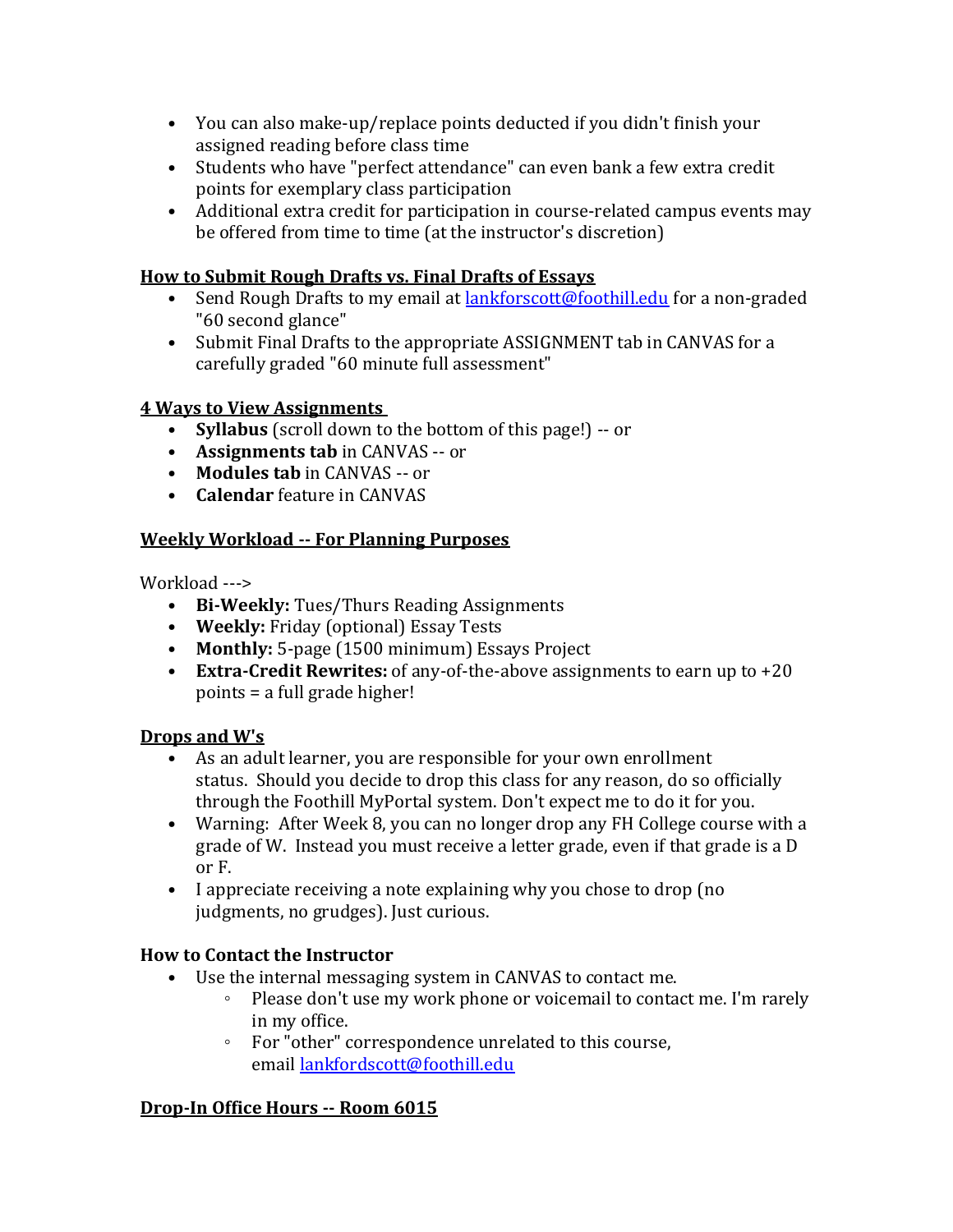- Drop-In Office Hours for Fall 2018
- Mondays, Tuesdays, and Thursdays 12-1 p.m.
- Fridays 8 a.m. 12 p.m.
- And by appointment, by phone, by confer
- zoom, etc. --email me with your available times

#### **Instructor Credentials and Information**

• My official Foothill Faculty Website [\(Links to an external site.\)](https://foothill.edu/directory/directory.html?s=1&rec_id=460) Links to an [external site.](https://foothill.edu/directory/directory.html?s=1&rec_id=460) contains general information about my career and credentials - - plus my official academic C.V. (the educator's equivalent of a resumé).

#### **Official ENGL1AH Course Catalog Description**

"Techniques and practice of expository and argumentative writing based on critical reading and thinking about texts. Reading focused primarily on works of non-fiction prose, chosen to represent a broad spectrum of opinions and ideas, writing styles, and cultural experiences. Fulfills the Foothill College reading and composition requirement for the AA/AS degree and the university-transfer general education requirement in English reading and written composition. The honors section offers rigorous preparation in analytic reading and writing skills for students intending to transfer to a four-year college or university. Course provides opportunity to engage contemporary social and ethical issues through small group discussion, a structured sequence of papers requiring higher-level thinking tasks, and collaborative projects. Emphasis is placed on multiple drafts and substantive revision to produce articulate writing appropriate to academic disciplines. Research paper is required." --Foothill College Course Catalog

## **Official ENGL1AH Student Learning Outcomes (SLOs)**

By the end of this course, students can

- 1. integrate information from texts to develop a main idea using quoting and paraphrasing;
- 2. articulate a main idea at essay level using a thesis;
- 3. make inferences from college-level texts;
- 4. articulate a main idea at paragraph level using a topic sentence;
- 5. develop a main idea at paragraph level;
- 6. organize and develop a main idea at the essay level.

## **Foothill College Resources for Students**

- The Disability Resource Center <http://www.foothill.edu/drc/> (Links to an external site.) Links to an external site. [\(Links to an external site.\)](http://www.foothill.edu/drc/) (Links to an external site.) [Links to an external site.](http://www.foothill.edu/drc/)
- Financial Aid <http://www.foothill.edu/aid/> (Links to an external site.) Links to an external site. [\(Links to an external site.\)](http://www.foothill.edu/aid/) (Links to an external site.) [Links to an external site.](http://www.foothill.edu/aid/)